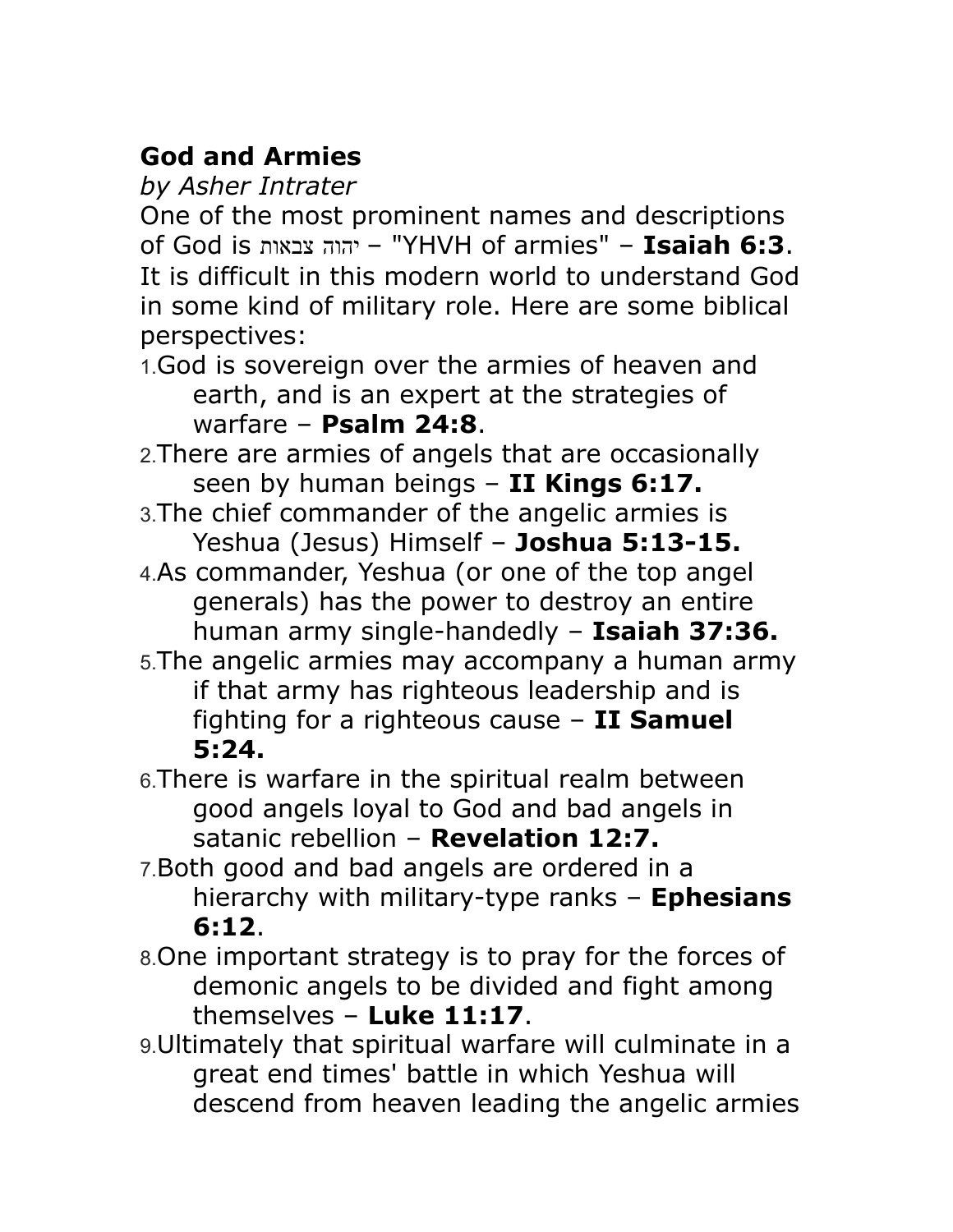### – **Revelation 19:11.**

- 10.When they descend, they will fight against the armies of an evil world empire on this earth – **Revelation 16:14, 16; 19:19**.
- 11.Those armies will have united together to attack Israel. Yeshua will fight against them and destroy them. His feet will stand on the Mount of Olives – **Zechariah 12:3, 9; 14:2-4, 12**.
- 12.Sometimes extended prayer and fasting is needed to understand these spiritual battles concerning Israel and the end times – **Daniel 9:1, 20-22; 10:2, 12-14, 20-21**.
- 13.However, the angelic armies will start to respond from the very first moment we begin to pray (if we pray according to God's will) –**Daniel 9:23; 10:12**.

With the recent missile attacks between Israel and Gaza, we are reminded that spiritual warfare is sometimes expressed on the battlefields of this world. That warfare is likely to become increasingly intense as we progress into the end times. May God grant us wisdom for prayer strategies that match His strategies!

# **His Increasing Government**

### *By Don Finto*

#### **"Of the increase of his government... there will be no end"**

This is the Word of God, and His Word is always true. The government of God is still advancing across the planet. It is not dependent on political parties, forms of governments, or the dictates of men. The greatest Kingdom advances often occur under some of the most oppressive regimes.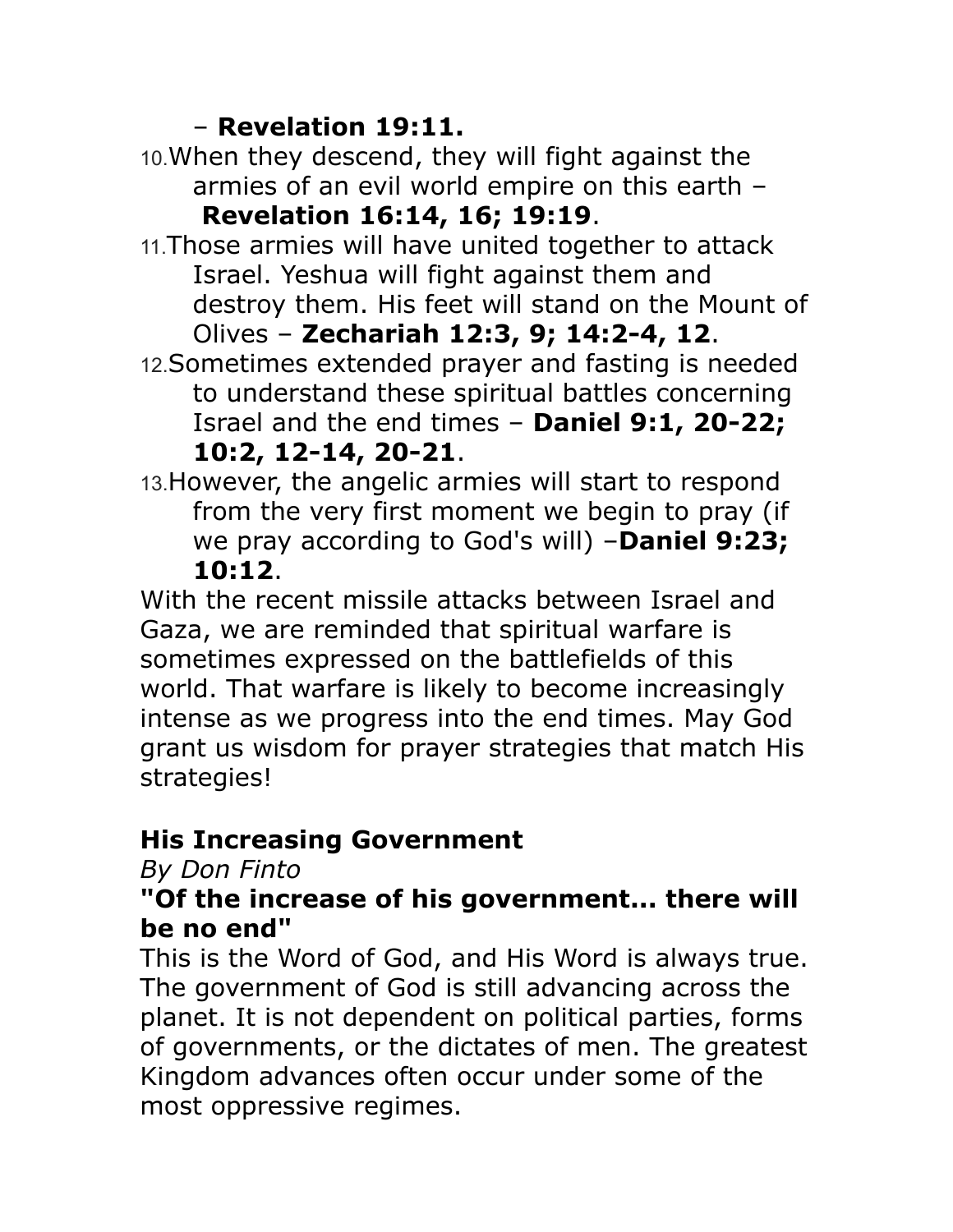Let's not get caught up in the report of the ten spies. They saw only in the natural. Caleb and Joshua saw through the natural to the supernatural. Their report was interspersed with, "But God!"

Isaiah's prophetic words have been and are being fulfilled:

*A child is born, a son has been given! The government is on his shoulders! He is Wonderful Counselor, Mighty God, Everlasting Father, Prince of Peace. Of the increase of his government and peace there will be no end.*

### *The zeal of the LORD Almighty will accomplish this.*

This is our finest hour - an opportunity to out-live, out-love and out-serve, a time to shine brilliantly in the deepening darkness.

# **Pillar of Cloud**

### *By Eddie Santoro*

We want to thank you for your ongoing prayers for Israel during this difficult period, especially for Messianic soldiers in the IDF. Tragically, yesterday morning in the town of Kyriat Malachi, a grad missile from Gaza struck an apartment building killing three residents and wounding five others.

## **Every missile that is fired by the terrorists from within Gaza is aimed at civilian populations.** To

date homes, factories, a school and a shopping center along with many other civilian targets have been hit. This indiscriminate firing on the civilian population differs radically from Israel's surgical strikes aimed at carefully selected military targets